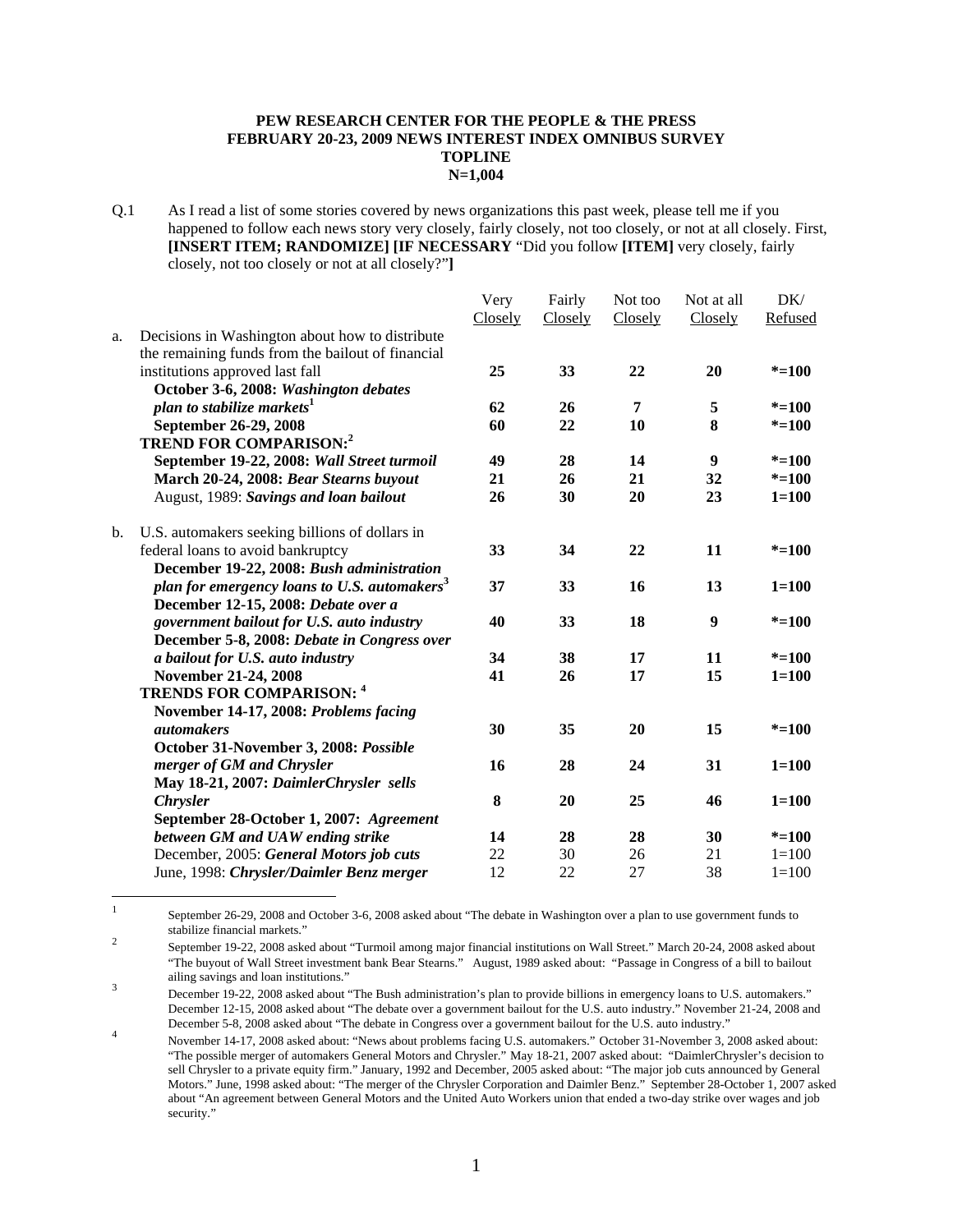## **Q.1 CONTINUED…**

|    |                                                     | Very    | Fairly  | Not too          | Not at all | DK/       |
|----|-----------------------------------------------------|---------|---------|------------------|------------|-----------|
|    |                                                     | Closely | Closely | Closely          | Closely    | Refused   |
|    | January, 1992: General Motors job cuts              | 35      | 38      | 18               | 9          | $* = 100$ |
| c. | The Obama administration's plan to help             |         |         |                  |            |           |
|    | homeowners facing foreclosure which could cost      |         |         |                  |            |           |
|    | as much as \$275 billion dollars                    | 31      | 36      | 19               | 13         | $1 = 100$ |
|    | September 12-15, 2008: Government                   |         |         |                  |            |           |
|    | takeover of Fannie Mae and Freddie Mac <sup>5</sup> | 28      | 35      | 19               | 17         | $1 = 100$ |
| d. | The \$780 billion economic stimulus legislation     |         |         |                  |            |           |
|    | approved by Congress and signed into law by         |         |         |                  |            |           |
|    | President Obama                                     | 41      | 37      | 14               | 8          | $* = 100$ |
|    | February 13-16, 2009 <sup>6</sup>                   | 50      | 32      | 13               | 5          | $* = 100$ |
|    | <b>February 6-9, 2009</b>                           | 41      | 33      | 15               | 11         | $* = 100$ |
|    | January 30-February 2, 2009                         | 36      | 29      | 22               | 13         | $* = 100$ |
|    | <b>TREND FOR COMPARISON:7</b>                       |         |         |                  |            |           |
|    | January 16-19, 2009: Debate in Washington           |         |         |                  |            |           |
|    | over the nation's economic problems                 | 35      | 33      | 17               | 15         | $* = 100$ |
|    | February 8-11, 2008: Bush and Congress              |         |         |                  |            |           |
|    | agreeing on an economic stimulus plan               | 22      | 33      | 23               | 21         | $1 = 100$ |
|    | <b>January 25-28, 2008</b>                          | 24      | 36      | 19               | 21         | $* = 100$ |
| e. | Recent major drops in the U.S. stock market         | 31      | 32      | 20               | 17         | $* = 100$ |
|    | November 21-24, 2008                                | 50      | 23      | 15               | 12         | $* = 100$ |
|    | October 17-20, 2008 <sup>8</sup>                    | 54      | 31      | $\boldsymbol{9}$ | 6          | $* = 100$ |
|    | October 10-13, 2008                                 | 59      | 26      | $\boldsymbol{9}$ | 6          | $* = 100$ |
|    | July 3-7, 2008                                      | 22      | 29      | 23               | 26         | $* = 100$ |
|    | March 14-17, 2008                                   | 25      | 31      | 23               | 21         | $* = 100$ |
|    | <b>January 25-28, 2008</b>                          | 29      | 28      | 19               | 23         | $1 = 100$ |
|    | <b>August 17-20, 2007</b>                           | 21      | 24      | 22               | 33         | $* = 100$ |
|    | July 27-30, 2007                                    | 15      | 26      | 21               | 37         | $1 = 100$ |
|    | March 2-5, 2007                                     | 21      | 28      | 25               | 26         | $* = 100$ |
|    | Early September, 2002                               | 27      | 30      | 20               | 22         | $1 = 100$ |
|    | Late July, 2002                                     | 33      | 33      | 15               | 18         | $1 = 100$ |
|    | March, 2001                                         | 27      | 27      | 18               | 27         | $1 = 100$ |
|    | Mid-October, 2000                                   | 20      | 26      | 23               | 31         | $1 = 100$ |
|    | April, 2000                                         | 18      | 28      | 23               | 31         | $*=100$   |
|    | Early April, 2000                                   | 19      | 29      | $20\,$           | 32         | $* = 100$ |
|    | March, 2000                                         | 23      | 29      | 21               | 26         | $1 = 100$ |
|    | March, 1999                                         | 18      | 29      | 22               | 31         | $* = 100$ |
|    | January, 1999                                       | 24      | 28      | 19               | 28         | $1 = 100$ |
|    | Early September, 1998                               | 32      | 31      | 20               | 17         | $* = 100$ |
|    |                                                     |         |         |                  |            |           |

 5 September 12-15, 2008 asked about "The federal government taking control of the mortgage companies Fannie Mae and Freddie  $Mac.$ "

February 13-16, 2009 asked about "Congress passing Barack Obama's economic stimulus plan." January 30-February 2, 2009 and February 6-9, 2009 asked about "The debate in Congress over Barack Obama's economic stimulus plan." 7

January 16-19, 2009 asked about "The debate in Washington over what the government should do about the nation's economic problems." January 25-28, 2008 and February 8-11, 2008 asked about "President Bush and Congress agreeing on an economic stimulus plan." 8

October 17-20, 2008 asked about "Recent major ups and downs in the U.S. stock market." March 2-5, 2007 asked about "The recent drop in the U.S. stock market." In Early November, 1997, the story was listed as "Thinking about last Monday when the stock market dropped, how closely did you follow what was happening?" From February, 1996 to Mid-November, 1997, the story was listed as "Recent major ups and downs in the stock market." For all other dates, the story was listed as "Recent major ups and downs in the U.S. stock market."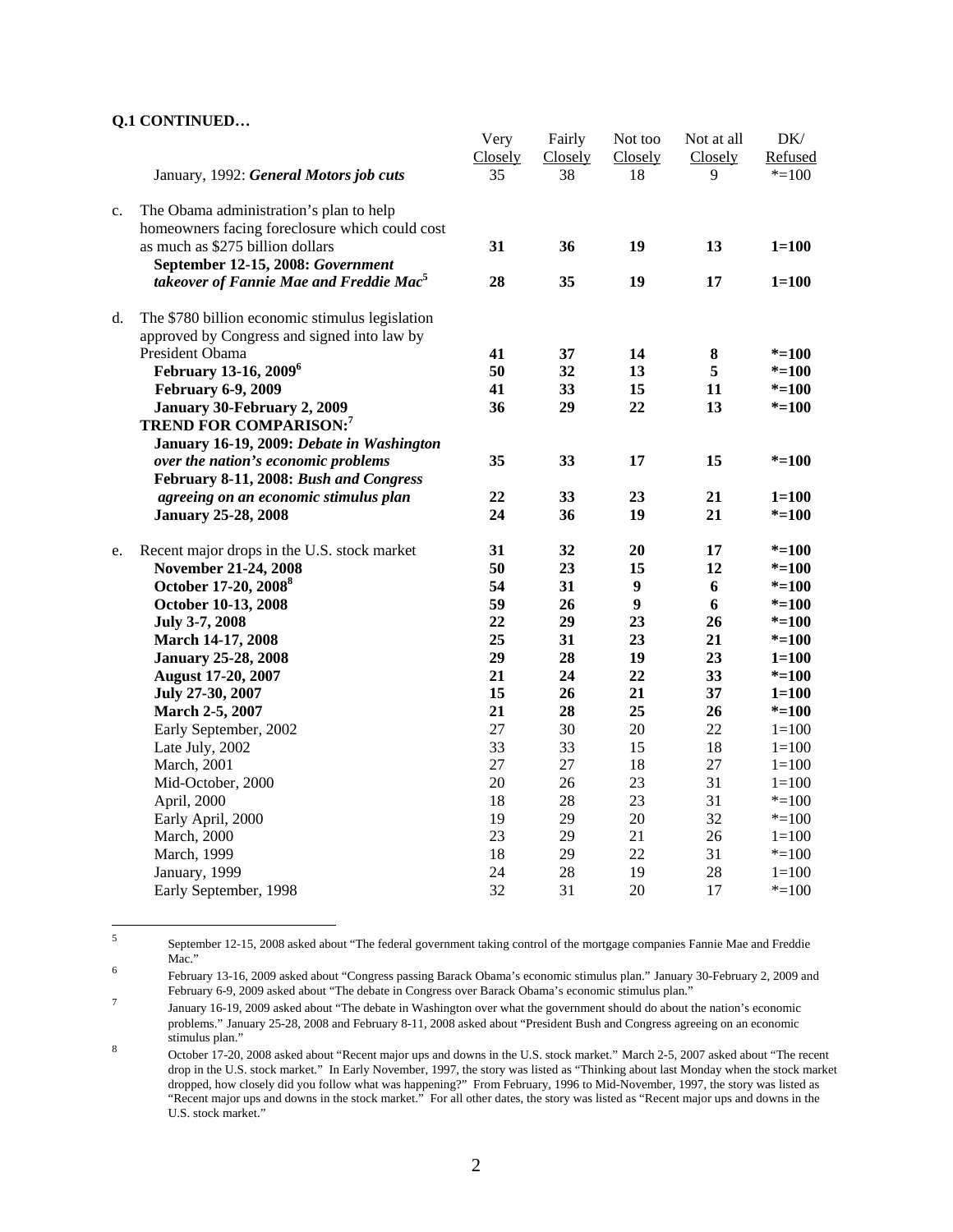## **Q.1 CONTINUED…**

|    |                                              | Very    | Fairly  | Not too | Not at all     | DK/       |
|----|----------------------------------------------|---------|---------|---------|----------------|-----------|
|    |                                              | Closely | Closely | Closely | Closely        | Refused   |
|    | Mid-August, 1998                             | 17      | 23      | 21      | 39             | $* = 100$ |
|    | January, 1998                                | 21      | 25      | 23      | 31             | $* = 100$ |
|    | Early November, 1997                         | 16      | 29      | 22      | 33             | $* = 100$ |
|    | Mid-November, 1997                           | 25      | 36      | 18      | 20             | $1 = 100$ |
|    | September, 1997                              | 14      | $22\,$  | 23      | 40             | $1 = 100$ |
|    | April, 1997                                  | 17      | 21      | 22      | 40             | $* = 100$ |
|    | February, 1996                               | 12      | 20      | 25      | 42             | $1 = 100$ |
| f. | The Obama administration's decision to send  |         |         |         |                |           |
|    | 17,000 additional U.S. troops to Afghanistan | 27      | 29      | 24      | 19             | $1 = 100$ |
|    | <b>TREND FOR COMPARISON:</b> <sup>9</sup>    |         |         |         |                |           |
|    | January 30-February 2, 2009                  | 26      | 34      | 24      | 16             | $* = 100$ |
|    | <b>January 2-4, 2009</b>                     | 22      | 33      | 23      | 21             | $1 = 100$ |
|    | October 24-27, 2008                          | 28      | 32      | 22      | 17             | $1 = 100$ |
|    | October 10-13, 2008                          | 19      | 34      | 29      | 18             | $* = 100$ |
|    | September 12-15, 2008                        | 21      | 34      | 25      | 19             | $1 = 100$ |
|    | <b>August 29-31, 2008</b>                    | 18      | 27      | 32      | 23             | $* = 100$ |
|    | July 18-21, 2008                             | 27      | 33      | 24      | 16             | $* = 100$ |
|    | <b>July 11-14, 2008</b>                      | 19      | 28      | 29      | 23             | $1 = 100$ |
|    | July 3-7, 2008                               | 19      | 28      | 32      | 21             | $* = 100$ |
|    | June 20-23, 2008                             | 20      | 30      | 30      | 20             | $* = 100$ |
|    | Late July, 2002                              | 41      | 38      | 13      | 7              | $1 = 100$ |
|    | June, 2002                                   | 38      | 32      | 20      | 9              | $1 = 100$ |
|    | April, 2002                                  | 39      | 39      | 13      | $8\,$          | $1 = 100$ |
|    | Early April, 2002                            | 45      | 37      | 12      | 5              | $1 = 100$ |
|    | February, 2002                               | 47      | 39      | $\,8\,$ | 5              | $1 = 100$ |
|    | January, 2002                                | 51      | 35      | 9       | $\overline{4}$ | $1 = 100$ |
|    | December, 2001                               | 44      | 38      | 12      | 5              | $1 = 100$ |
|    | Mid-November, 2001                           | 49      | 36      | 11      | 3              | $1 = 100$ |
|    | Early November, 2001                         | 45      | 36      | 12      | 6              | $1 = 100$ |
|    | Mid-October, 2001                            | 51      | 35      | 10      | 3              | $1 = 100$ |

Q.2 Which ONE of the stories I just mentioned have you followed most closely, or is there another story you've been following MORE closely? [**DO NOT READ LIST. ACCEPT ONLY ONE RESPONSE.]** 

The \$780 billion economic stimulus legislation approved by Congress and signed into law

- 35 by President Obama
- 11 Recent major drops in the U.S. stock market

The Obama administration's plan to help homeowners facing foreclosure which could cost as 10 much as \$275 billion dollars

8 U.S. automakers seeking billions of dollars in federal loans to avoid bankruptcy

Decisions in Washington about how to distribute the remaining funds from the bailout of financial 6 institutions approved last fall

- 6 The Obama administration's decision to send 17,000 additional U.S. troops to Afghanistan
- 8 Some other story **(VOL.)**
- 16 Don't know/Refused **(VOL.)**
- 100

-<br>9

Early-October, 2001 to Late July, 2002 and October 24-27, 2008 through January 30-February 2, 2009 asked about "The U.S. military effort in Afghanistan." From June 20-23, 2008 to October 10-13, 2008 the story was listed as "The military effort in Afghanistan against Taliban fighters."